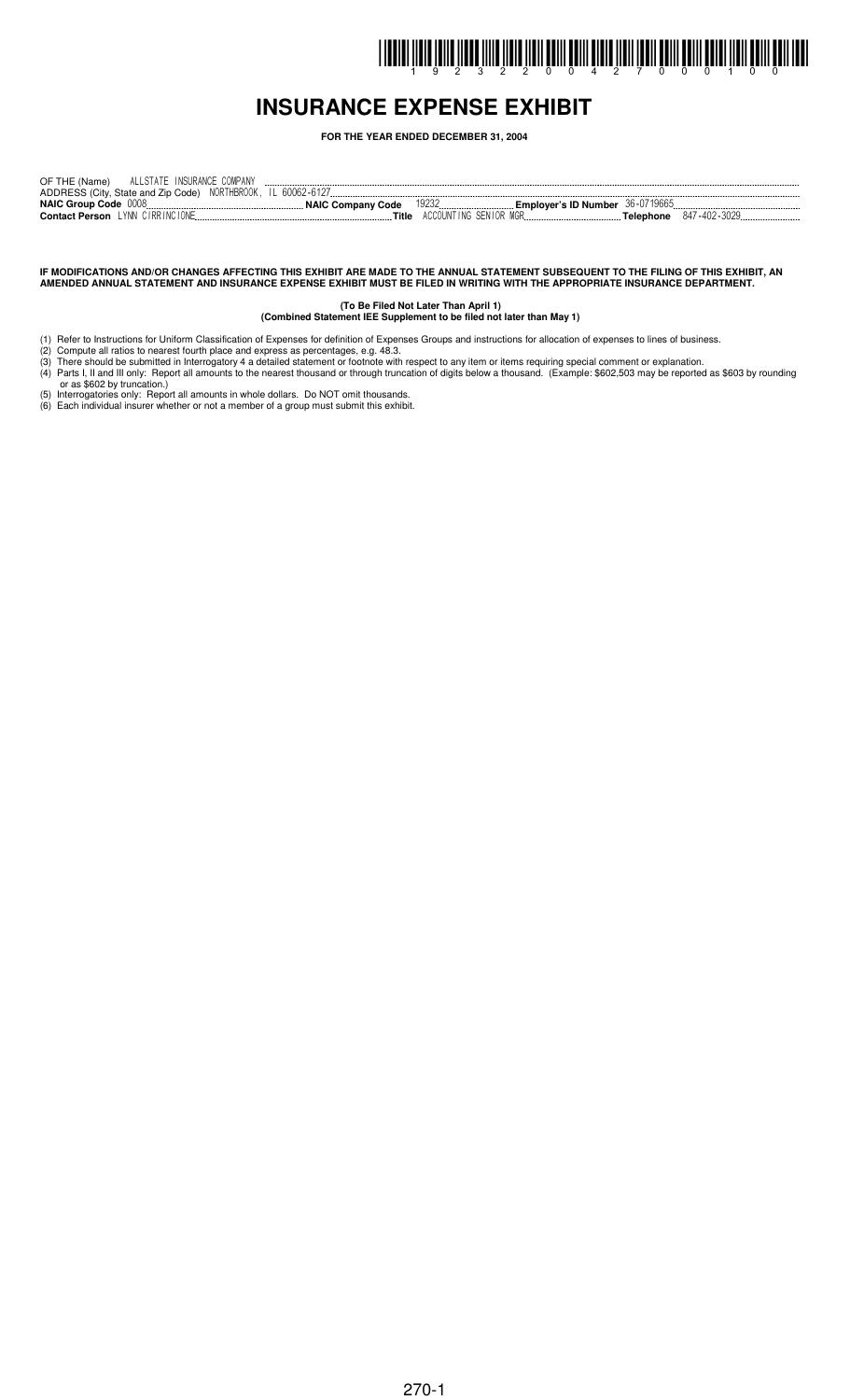# **INTERROGATORIES**

| 1. Change in reserve for deferred maternity and other similar benefits to be reflected in:                                                   |                   |
|----------------------------------------------------------------------------------------------------------------------------------------------|-------------------|
|                                                                                                                                              |                   |
|                                                                                                                                              |                   |
|                                                                                                                                              | [X]               |
| 2. Indicate amounts received from securities subject to proration for federal tax purposes. Report amounts in whole dollars only:            |                   |
|                                                                                                                                              |                   |
|                                                                                                                                              |                   |
|                                                                                                                                              |                   |
|                                                                                                                                              |                   |
|                                                                                                                                              |                   |
| 3. Indicate amounts shown in the Annual Statement for the following items. Report amounts in whole dollars only:                             |                   |
|                                                                                                                                              |                   |
|                                                                                                                                              |                   |
| 4.1 The information provided in the Insurance Expense Exhibit will be used by many persons to estimate the allocation of expenses and profit | No [X]<br>Yes [ ] |
| 4.2 Are items allocated to lines of business in Parts II and III using methods not defined in the instructions? An extended statement may be | Yes [X ] No [ ]   |
| 4.3 If yes, explain:<br>The Miscellaneous taxes unassigned reflected on Parts II and III are tax expenses that were incurred in states and   |                   |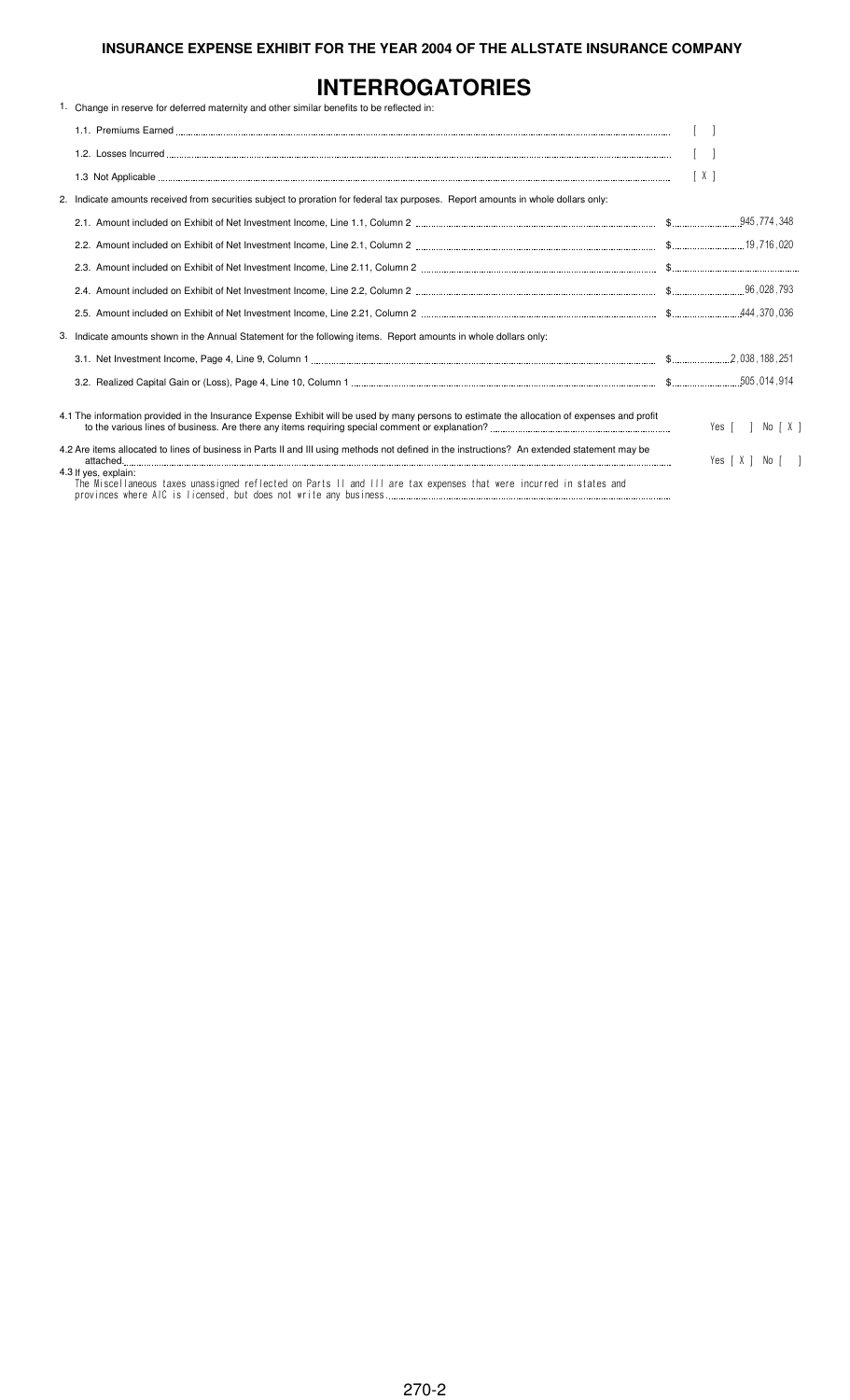# **PART I - ALLOCATION TO EXPENSE GROUPS**

|     | (000 OMITTED)                                    |                 |                    |                                    |                 |            |               |  |  |  |  |  |  |
|-----|--------------------------------------------------|-----------------|--------------------|------------------------------------|-----------------|------------|---------------|--|--|--|--|--|--|
|     |                                                  | $\mathbf{1}$    |                    | <b>Other Underwriting Expenses</b> |                 | 5          | 6             |  |  |  |  |  |  |
|     |                                                  |                 | $\overline{c}$     | 3                                  | 4               |            |               |  |  |  |  |  |  |
|     |                                                  |                 | Acquisition, Field |                                    |                 |            |               |  |  |  |  |  |  |
|     |                                                  |                 | Supervision and    |                                    |                 |            |               |  |  |  |  |  |  |
|     | <b>Operating Expense</b>                         | Loss Adjustment | Collection         | General                            | Taxes, Licenses | Investment | Total         |  |  |  |  |  |  |
|     | Classifications                                  | Expense         | Expenses           | Expenses                           | and Fees        | Expenses   | Expenses      |  |  |  |  |  |  |
|     |                                                  |                 |                    |                                    |                 |            |               |  |  |  |  |  |  |
|     | 1. Claim adjustment services:                    |                 |                    |                                    |                 |            |               |  |  |  |  |  |  |
|     |                                                  |                 |                    |                                    |                 |            | 448,433       |  |  |  |  |  |  |
|     |                                                  |                 |                    |                                    |                 |            |               |  |  |  |  |  |  |
|     |                                                  |                 |                    |                                    |                 |            |               |  |  |  |  |  |  |
|     |                                                  | (3, 158)        |                    |                                    |                 |            | (3, 158)      |  |  |  |  |  |  |
|     |                                                  |                 |                    |                                    |                 |            |               |  |  |  |  |  |  |
|     | 1.4 Net claim adjustment services                |                 |                    |                                    |                 |            |               |  |  |  |  |  |  |
|     |                                                  |                 |                    |                                    |                 |            |               |  |  |  |  |  |  |
|     | 2. Commission and brokerage:                     |                 |                    |                                    |                 |            |               |  |  |  |  |  |  |
|     |                                                  |                 |                    |                                    |                 |            |               |  |  |  |  |  |  |
|     |                                                  |                 |                    |                                    |                 |            |               |  |  |  |  |  |  |
|     | 2.2 Reinsurance assumed excluding                |                 |                    |                                    |                 |            |               |  |  |  |  |  |  |
|     |                                                  |                 |                    |                                    |                 |            |               |  |  |  |  |  |  |
|     | 2.3 Reinsurance ceded excluding                  |                 |                    |                                    |                 |            |               |  |  |  |  |  |  |
|     |                                                  |                 |                    |                                    |                 |            |               |  |  |  |  |  |  |
|     |                                                  |                 |                    |                                    |                 |            |               |  |  |  |  |  |  |
|     |                                                  |                 |                    |                                    |                 |            |               |  |  |  |  |  |  |
|     |                                                  |                 |                    |                                    |                 |            |               |  |  |  |  |  |  |
|     |                                                  |                 |                    |                                    |                 |            |               |  |  |  |  |  |  |
|     | 2.7 Policy and membership fees                   |                 |                    |                                    |                 |            |               |  |  |  |  |  |  |
|     |                                                  |                 |                    |                                    |                 |            |               |  |  |  |  |  |  |
|     | 2.8 Net commission and brokerage (Lines          |                 |                    |                                    |                 |            |               |  |  |  |  |  |  |
|     |                                                  |                 |                    |                                    |                 |            |               |  |  |  |  |  |  |
|     |                                                  |                 |                    |                                    |                 |            |               |  |  |  |  |  |  |
|     |                                                  |                 |                    |                                    |                 |            |               |  |  |  |  |  |  |
|     |                                                  |                 |                    |                                    |                 |            |               |  |  |  |  |  |  |
|     |                                                  |                 |                    |                                    |                 |            |               |  |  |  |  |  |  |
|     |                                                  |                 |                    |                                    |                 |            |               |  |  |  |  |  |  |
|     |                                                  |                 |                    |                                    |                 |            |               |  |  |  |  |  |  |
|     |                                                  |                 |                    |                                    |                 |            |               |  |  |  |  |  |  |
|     | 8. Salary related items:                         |                 |                    |                                    |                 |            |               |  |  |  |  |  |  |
|     |                                                  |                 |                    |                                    |                 |            |               |  |  |  |  |  |  |
|     |                                                  |                 |                    |                                    |                 |            |               |  |  |  |  |  |  |
|     |                                                  |                 |                    |                                    |                 |            |               |  |  |  |  |  |  |
|     |                                                  |                 |                    |                                    |                 |            |               |  |  |  |  |  |  |
|     |                                                  |                 |                    | $\ldots$ 3,389                     |                 |            | 8,387         |  |  |  |  |  |  |
|     |                                                  |                 |                    |                                    |                 |            |               |  |  |  |  |  |  |
|     |                                                  |                 |                    |                                    |                 |            |               |  |  |  |  |  |  |
|     |                                                  |                 |                    | 23,060                             |                 |            | 128,847       |  |  |  |  |  |  |
|     |                                                  |                 |                    |                                    | 652             |            |               |  |  |  |  |  |  |
|     |                                                  |                 |                    |                                    |                 |            | 55,327        |  |  |  |  |  |  |
|     |                                                  |                 |                    |                                    |                 |            |               |  |  |  |  |  |  |
|     | 15. Cost or depreciation of EDP equipment and    |                 |                    |                                    |                 |            |               |  |  |  |  |  |  |
|     |                                                  |                 |                    | 118,381                            |                 |            | 301,256       |  |  |  |  |  |  |
|     |                                                  |                 |                    |                                    |                 |            |               |  |  |  |  |  |  |
|     | 17. Postage, telephone and telegraph,            |                 |                    |                                    |                 |            |               |  |  |  |  |  |  |
|     |                                                  |                 |                    | 84,497                             |                 | .270       | .291,809<br>. |  |  |  |  |  |  |
|     |                                                  | 1,765           | 4,880              | 35,624                             |                 | 931        | 43,200        |  |  |  |  |  |  |
|     |                                                  |                 |                    |                                    |                 |            |               |  |  |  |  |  |  |
| 19. |                                                  |                 | 1,097,414          | .1, 112, 587                       |                 | .42,545    | .4,022,530    |  |  |  |  |  |  |
|     | 20. Taxes, licenses and fees:                    |                 |                    |                                    |                 |            |               |  |  |  |  |  |  |
|     | 20.1 State and local insurance taxes             |                 |                    |                                    |                 |            |               |  |  |  |  |  |  |
|     | deducting guaranty association                   |                 |                    |                                    |                 |            |               |  |  |  |  |  |  |
|     |                                                  |                 |                    |                                    |                 |            |               |  |  |  |  |  |  |
|     |                                                  |                 |                    |                                    | .564,239        |            | .564,239      |  |  |  |  |  |  |
|     | 20.2 Insurance department licenses and           |                 |                    |                                    |                 |            |               |  |  |  |  |  |  |
|     | fees                                             |                 |                    |                                    | 7.135           |            | 7.135         |  |  |  |  |  |  |
|     | 20.3 Gross guaranty association                  |                 |                    |                                    |                 |            |               |  |  |  |  |  |  |
|     |                                                  |                 |                    |                                    | .28,844         |            | .28,844       |  |  |  |  |  |  |
|     | 20.4 All other (excluding Federal and            |                 |                    |                                    |                 |            |               |  |  |  |  |  |  |
|     | foreign income and real estate)                  |                 |                    |                                    | 35,539          |            | 35,539        |  |  |  |  |  |  |
|     |                                                  |                 |                    |                                    |                 |            |               |  |  |  |  |  |  |
|     | 20.5 Total taxes, licenses and fees              |                 |                    |                                    |                 |            |               |  |  |  |  |  |  |
|     |                                                  |                 |                    |                                    | 635.756         |            | .635,756      |  |  |  |  |  |  |
|     |                                                  |                 |                    |                                    |                 | 35,676     | 35,676        |  |  |  |  |  |  |
|     |                                                  |                 |                    |                                    |                 |            | 12,339        |  |  |  |  |  |  |
|     | 23. Reimbursements by uninsured accident         |                 |                    |                                    |                 |            |               |  |  |  |  |  |  |
|     |                                                  |                 | XX                 | XX                                 | XX              | XXX.       | XXX.          |  |  |  |  |  |  |
|     |                                                  |                 |                    |                                    |                 |            |               |  |  |  |  |  |  |
|     | 24. Aggregate write-ins for Miscellaneous        | 295,628         | 68,966             | 169,658                            |                 | 2,527      | 536,779       |  |  |  |  |  |  |
|     |                                                  |                 |                    |                                    |                 |            |               |  |  |  |  |  |  |
|     | 25. TOTAL EXPENSES INCURRED                      | 2,731,243       | 4,219,940          | 1,282,245                          | 635,756         | 93,088     | 8,962,272     |  |  |  |  |  |  |
|     |                                                  |                 |                    |                                    |                 |            |               |  |  |  |  |  |  |
|     | <b>DETAILS OF WRITE-INS</b>                      |                 |                    |                                    |                 |            |               |  |  |  |  |  |  |
|     |                                                  |                 | .96,068            | .140,657                           |                 | 2.985      | .540,851      |  |  |  |  |  |  |
|     |                                                  |                 | (7, 773)           | .42,529                            |                 |            | .44,067       |  |  |  |  |  |  |
|     |                                                  | $1$ 3           |                    | .21,624                            |                 |            | .21,627       |  |  |  |  |  |  |
|     |                                                  |                 |                    |                                    |                 |            |               |  |  |  |  |  |  |
|     | 2498. Summary of remaining write-ins for Line 24 | (15, 283)       |                    | (35, 152)                          |                 |            |               |  |  |  |  |  |  |
|     |                                                  |                 | (19, 330)          |                                    |                 |            | (69, 766)     |  |  |  |  |  |  |
|     | 2499. TOTALS (Lines 2401 thru 2403 plus 2498)    |                 |                    |                                    |                 |            |               |  |  |  |  |  |  |
|     | (Line 24 above)                                  | 295,628         | 68,966             | 169,658                            |                 | 2,527      | 536,779       |  |  |  |  |  |  |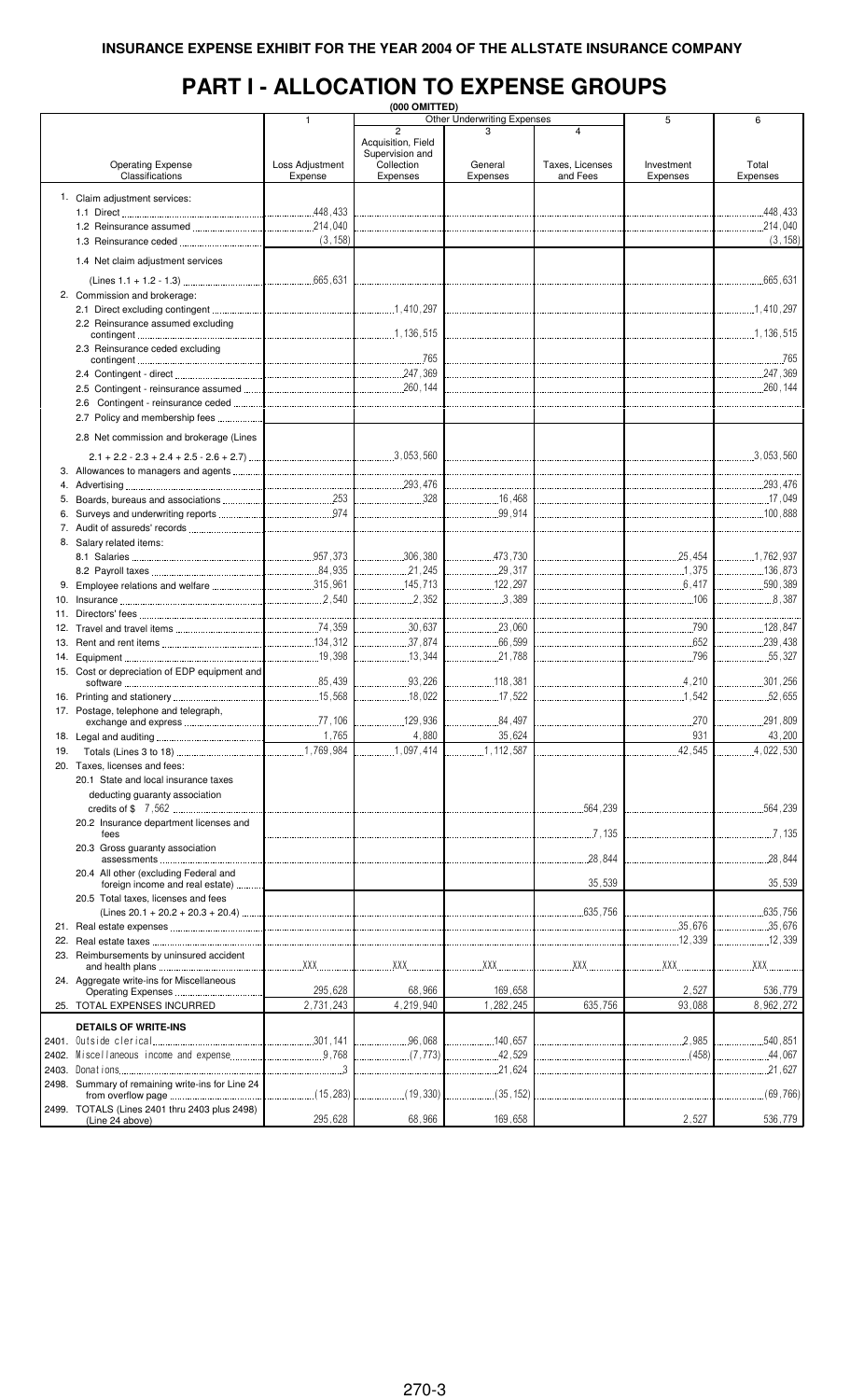### **PART II - ALLOCATION TO LINES OF BUSINESS NET OF REINSURANCE**

|                | (000 OMITTED)                                                           |                                             |                |                                                  |                         |                                                   |     |                                                   |              |                                                             |                |                                          |                |                                                     |              |                                                           |          |                                               |              |                                                                |                |                   |               |
|----------------|-------------------------------------------------------------------------|---------------------------------------------|----------------|--------------------------------------------------|-------------------------|---------------------------------------------------|-----|---------------------------------------------------|--------------|-------------------------------------------------------------|----------------|------------------------------------------|----------------|-----------------------------------------------------|--------------|-----------------------------------------------------------|----------|-----------------------------------------------|--------------|----------------------------------------------------------------|----------------|-------------------|---------------|
|                | PREMIUMS, LOSSES, EXPENSES, RESERVES<br>AND PROFITS, AND PERCENTAGES TO | Premiums Written<br>(Pg. 8, Pt. 1B, Col. 6) |                | <b>Premiums Earned</b><br>(Pg. 6, Pt. 1, Col. 4) |                         | Dividends to<br>Policyholders<br>(Pg. 4, Line 17) |     | <b>Incurred Loss</b><br>(Pg. 9, Pt. 2,<br>Col. 7) |              | Defense and Cost<br>Containment<br><b>Expenses Incurred</b> |                | Adjusting and Other<br>Expenses Incurred |                | <b>Unpaid Losses</b><br>(Pg. 10, Pt. 2A,<br>Col. 8) |              | Defense and Cost<br>Containment<br><b>Expenses Unpaid</b> |          | Adjusting and Other<br><b>Expenses Unpaid</b> |              | <b>Unearned Premium</b><br>Reserves<br>(Pg. 7, Pt. 1A, Col. 5) |                | Agents' Balances  |               |
|                | PREMIUMS EARNED FOR BUSINESS NET OF                                     | -1                                          | $\overline{2}$ | $\mathcal{B}$                                    |                         | -5                                                | 6   | $\overline{7}$                                    | 8            | q                                                           | 10             | 11                                       | 12             | 13                                                  | 14           | 15                                                        | 16       | 17                                            | 18           | 19                                                             | 20             | 21                | 22            |
|                | <b>REINSURANCE</b><br>Fire                                              | Amount<br>.89.546                           | $\frac{1}{2}$  | Amount                                           | $\frac{9}{6}$<br>.100.0 | Amount                                            |     | Amount<br>42.425                                  | $\%$<br>49.3 | Amount<br>3.450                                             | 4.0            | Amount<br>.5.183                         | 6.0            | Amount<br>.19.838                                   | .23.         | Amount<br>1.345                                           | O/2      | Amount<br>.1.848                              | $\%$         | Amount<br>47.969                                               | .55.8          | Amount<br>.14.269 | $\%$<br>.16.6 |
| -1.<br>2.1     | <b>Allied Lines</b>                                                     | . .75.741                                   | XXX.<br>XXX.   | 85.976<br>.79,425                                | .100.0                  |                                                   |     | .22,450                                           | .28.3        | .1.241                                                      | 16             | 7.396                                    | .9.3           | .8.267                                              | .10.4        | .406                                                      | .0.5     | .2.255                                        | .2.1<br>.2.8 | .39,539                                                        | 49.8           | .12,069           | .15.2         |
| 2.2            | Multiple Peril Crop.                                                    |                                             | XXX.           |                                                  | .100.0                  |                                                   |     |                                                   |              |                                                             |                |                                          |                |                                                     |              |                                                           |          |                                               |              |                                                                |                |                   |               |
| 2.3            | Federal Flood                                                           |                                             | XXX.           |                                                  | 100.                    |                                                   |     |                                                   |              |                                                             |                | (3,761)                                  |                |                                                     |              |                                                           |          |                                               |              |                                                                |                |                   |               |
| 3.             | Farmowners Multiple Peril                                               |                                             | <b>XXX</b>     |                                                  | 100.1                   |                                                   |     | (28)                                              |              | 14                                                          |                |                                          |                | .106                                                |              |                                                           |          |                                               |              |                                                                |                |                   |               |
|                | Homeowners Multiple Peril                                               | .5.804.157                                  | <b>XXX</b>     | .5.523.927                                       | 100.1                   |                                                   |     | .2.225.998                                        | 40.3         | .91.345                                                     | 17             | .367.612                                 | 6.7            | 1.285.205                                           | 23.3         | 161.138                                                   | 2.9      | 82.784                                        | 1.5          | 3.091.512                                                      | .56.0          | .924.894          | .16.7         |
| 5.1            | <b>Commercial Multiple Peril</b>                                        |                                             |                |                                                  |                         |                                                   |     |                                                   |              |                                                             |                |                                          |                |                                                     |              |                                                           |          |                                               |              |                                                                |                |                   |               |
|                | (Non-Liability Portion).                                                | 412,989                                     | XXX.           | .387,353                                         | 100.0                   |                                                   |     | .523.592                                          | 135.2        | .3,841                                                      | 1.0            | .49,842                                  | .12.9          | .288,450                                            | 74.5         | 4,041                                                     | .1.0     | .13.814                                       | .3.6         | .212,001                                                       | .54.7          | .65,810           | .17.0         |
|                | <b>Commercial Multiple Peril</b>                                        |                                             |                |                                                  |                         |                                                   |     |                                                   |              |                                                             |                |                                          |                |                                                     |              |                                                           |          |                                               |              |                                                                |                |                   |               |
|                | (Liability Portion)                                                     | 171,637                                     | XXX.           | .160.692                                         | .100.0                  |                                                   |     | 53,396                                            | .33.2        | .76                                                         | 0.0            | .8.824                                   | .5.5           | .101.657                                            | .63.3        | 28,098                                                    | .17.5    | 6.278                                         | .3.9         | .86.549                                                        | .53.9          | 27,350            | .17.0         |
| 6.             | Mortgage Guaranty                                                       |                                             | XXX.           |                                                  | 100.1                   |                                                   |     |                                                   |              |                                                             |                |                                          |                |                                                     |              |                                                           |          |                                               |              |                                                                |                |                   |               |
| 8.             | Ocean Marine                                                            | .5.402                                      | XXX.           | 5.443                                            | 100.0                   |                                                   |     | .2.114                                            | .38.8        | .119                                                        | 2.2            | .678                                     | .12.5          | 2.006                                               | .36.8        | .43                                                       | 0.8      | 194                                           | .3.6         | .2.453                                                         | .45.1          | .861              | .15.8         |
| 9.             | <b>Inland Marine</b>                                                    | .213,097                                    | XXX.           | .206,391                                         | .100.0                  |                                                   |     | 72,171                                            | .35.0        | .1.041                                                      | .0.5           | .26.640                                  | .12.9          | 21,109                                              | .10.2        | .682                                                      | .0.3     | .4.886                                        | .2.4         | 106,412                                                        | .51.6          | .33,957           | .16.5         |
| 10.            | Financial Guaranty.                                                     |                                             | .XXX.          |                                                  | 100.1                   |                                                   |     |                                                   |              |                                                             |                |                                          |                |                                                     |              |                                                           |          |                                               |              |                                                                |                |                   |               |
| 11.            | Medical Malpractice                                                     | 53.108                                      | XXX.           |                                                  | 100.1                   |                                                   |     | (155)<br>(4.902)                                  |              | (40)<br>(808)                                               |                | (9)                                      | 7 <sub>1</sub> | 1,727                                               | 25.9         | .325<br>3.882                                             |          | .31                                           |              |                                                                | 58.1           |                   | 17.6          |
| 12.            | Earthquake                                                              |                                             | XXX.           | 48.195                                           | 100.1                   |                                                   |     |                                                   | (10.2)       |                                                             | (1.7)          | 3.403                                    |                | 12.483                                              |              |                                                           | 8.1      | 7.164                                         | 14.9         | 28.010                                                         |                | 8.463             |               |
| 13.            | Group A & H (See Interrogatory 1)                                       | (97)                                        | XXX.           |                                                  | 100.1<br>.100.          |                                                   |     | (75)                                              |              |                                                             |                |                                          |                | .30<br>.360                                         |              |                                                           |          | 40                                            |              | .300                                                           | (196.0)        |                   |               |
| 14.<br>15.     | Credit A & H<br>Other A & H (See Interrogatory 1).                      |                                             | XXX.<br>XXX.   | (153)                                            | 100.1                   |                                                   |     | (17)                                              | .49.3        |                                                             |                |                                          |                | .15                                                 | (235.5)      |                                                           |          |                                               | (26.4)       |                                                                |                | (15)              | .10.1         |
| 16.            | Workers' Compensation                                                   | .179                                        | <b>XXX</b>     | .152                                             | 100.1                   |                                                   |     | .30,700                                           | .20.256.8    | .578                                                        | .381.2         | (1)<br>732                               | .483.2         | .149.632                                            | .98,731.2    | .2.582                                                    | 1,703.6  | .6.692                                        | .4.415.9     | (940)                                                          | (620.0)        | .28               | .18.8         |
| 17.            | Other Liability                                                         | .99.883                                     | XXX            | .96,420                                          | 100.1                   |                                                   |     | .36.673                                           | .38.0        | .2.114                                                      | .2.2           | .19,729                                  | .20.5          | 427.716                                             | 443.6        | .70.549                                                   | .73.2    | .15.661                                       | .16.2        | .48,954                                                        | .50.8          | .15,916           | .16.5         |
| 18.            | <b>Products Liability</b>                                               | .3.416                                      | XXX.           | .3.430                                           | .100.0                  |                                                   |     | .357,039                                          | .10, 409.3   | 105,810                                                     | .3.084.8       | .11.668                                  | .340.2         | 1,319,961                                           | .38,482.8    | .267,720                                                  | .7,805.2 | .40.799                                       | 1,189.5      | .1.387                                                         | .40.4          | .544              | 15.9          |
|                | 19.1,19.2 Private Passenger Auto Liability                              | .9.554.021                                  | XXX.           | 9.489.977                                        | 100.1                   |                                                   | 0.0 | .5.276.147                                        | .55.6        | 415,781                                                     | 4.4            | .1.038.440                               | .10.9          | .6.859.417                                          | .72.3        | 1,454,329                                                 | .15.3    | .676.761                                      | .7.1         | .2,607,426                                                     | .27.5          | .1.522.435        | .16.0         |
| 19.3,19.4      | <b>Commercial Auto Liability</b>                                        | .414,967                                    | .XXX.          | .400.837                                         | .100.0                  |                                                   |     | .257,813                                          | .64.3        | .17.755                                                     | 4.4            | .48,220                                  | .12.0          | .458,032                                            | .114.3       | .46,067                                                   | .11.5    | .22,334                                       | .5.6         | .199,585                                                       | .49.8          | .66,125           | .16.5         |
| 21.1           | Private Pass. Auto Physical Damage                                      | .7,058,923                                  | XXX.           | .6,961,138                                       | .100.0                  |                                                   |     | .3.333.434                                        | .47.9        | .23,500                                                     | .0.3           | .461,602                                 | 6.6            | .215,895                                            | 3.1          | .7.886                                                    | .0.1     | .49,193                                       | .0.7         | 1,877,421                                                      | .27.0          | .1.124.841        | .16.2         |
| 21.2           | Commercial Auto Physical Damage                                         | .172,890                                    | XXX.           | .172,189                                         | 100.0                   |                                                   |     | .65.010                                           | .37.8        | .911                                                        | 0.5            | .17.547                                  | .10.2          | .3.865                                              | .2.2         | .147                                                      | .0.1     | 1,984                                         | .1.2         | .84,334                                                        | .49.0          | 27,550            | .16.0         |
| 22.            | Aircraft (all perils).                                                  | .55                                         | XXX.           | .54                                              | 100.1                   |                                                   |     | (1.499)                                           | (2,768.2)    | .92                                                         | 170.4          | . (1                                     | (2.7)          | .13,575                                             | 25.073.0     | .65                                                       | .120.7   | .23                                           | .41.7        | .26                                                            | 48.0           |                   | .16.1         |
| 23.            | Fidelity                                                                | 420                                         | XXX.           | 407                                              | 100.                    |                                                   |     | 6'                                                | 14.9         |                                                             | 1.9            | 96                                       | 23.7           | .201                                                | 49 5         | $\overline{7}$                                            | .1.8     | 34                                            | 8.5          | .208                                                           | 51.1           | 67                | .16.5         |
| 24.            | Surety                                                                  |                                             | XXX.           | .238                                             | 100.1                   |                                                   |     | (3,759)                                           | (1, 582.5)   | (1)                                                         | (0.6)          |                                          | 0.9            | (19, 195)                                           | (8.080.1)    | .73                                                       | .30.7    | .42                                           | .17.6        | 183                                                            | 76.9           |                   | 0.4           |
| 26.            | Burglary and Theft.                                                     | 1.198                                       | XXX.           | 1.198                                            | 100.1                   |                                                   |     | 479                                               | .40.0        |                                                             | 0 <sub>2</sub> | .1.097                                   | .91.6          | .127                                                | .10.6        |                                                           | 0.1      | .171                                          | 14.3         | 591                                                            | 49.3           | 191               | .15.9         |
| 27.            | Boiler and Machinery.                                                   |                                             | XXX.           |                                                  | 100.1                   |                                                   |     | (325)                                             |              | (1)                                                         |                | .316                                     |                | .24                                                 |              |                                                           |          | 70                                            |              |                                                                |                |                   |               |
| 28.            | Credit                                                                  |                                             | XXX.           |                                                  | 100.1                   |                                                   |     |                                                   |              |                                                             |                |                                          |                |                                                     |              |                                                           |          |                                               |              |                                                                |                |                   |               |
| 29.            | International                                                           |                                             | XXX.           |                                                  | 100.1                   |                                                   |     |                                                   |              |                                                             |                |                                          |                |                                                     |              |                                                           |          |                                               |              |                                                                |                |                   |               |
|                | 30,31,32. Reinsurance - Nonproportional                                 |                                             |                |                                                  |                         |                                                   |     |                                                   |              |                                                             |                |                                          |                |                                                     |              |                                                           |          |                                               |              |                                                                |                |                   |               |
|                | Assumed                                                                 |                                             | XXX.           |                                                  | 100.0                   |                                                   |     | .1.956                                            |              | (1, 289)                                                    |                |                                          |                | 20,747                                              |              | 14                                                        |          |                                               |              |                                                                |                |                   |               |
|                | Aggregate write-ins for Other Lines of                                  |                                             |                |                                                  |                         |                                                   |     |                                                   |              |                                                             |                |                                          |                |                                                     |              |                                                           |          |                                               |              |                                                                |                |                   |               |
|                | <b>Business</b>                                                         | .1.726                                      | <b>XXX</b>     | .5.088<br>23,628,375                             | .100.0<br>100.0         |                                                   |     | .4.168                                            | 81.9<br>52.0 | 91<br>665,631                                               | .1.8<br>2.8    | .356<br>2.065.612                        | .7.0           | .126<br>11.191.374                                  | .2.5<br>47.4 | 2,049,399                                                 |          |                                               | 3.9          | .6.263                                                         | .123.1<br>35.7 | .275<br>3.845.641 | .5.4          |
| 34.            | TOTAL (Lines 1 through 33)                                              | 24, 133, 262                                | <b>XXX</b>     |                                                  |                         |                                                   |     | 12,294,869                                        |              |                                                             |                |                                          | 8.7            |                                                     |              |                                                           | 8.7      | 933,061                                       |              | 8.440.182                                                      |                |                   | 16.3          |
|                | <b>DETAILS OF WRITE-INS</b><br>Mechanical breakdown.                    | .1.726                                      |                | 5.088                                            | .100.0                  |                                                   |     | 4.168                                             | .81.9        | .91                                                         | 1.8            | .356                                     | 7.0            | .126                                                | .2.5         |                                                           |          |                                               |              | 6.263                                                          | .123.1         | .275              | .5.4          |
| 3301.<br>3302. |                                                                         |                                             | XXX.           |                                                  | 100.1                   |                                                   |     |                                                   |              |                                                             |                |                                          |                |                                                     |              |                                                           |          |                                               |              |                                                                |                |                   |               |
| 3303.          | Miscellaneous taxes unassigned.                                         |                                             | .XXX.<br>XXX.  |                                                  | 100.1                   |                                                   |     |                                                   |              |                                                             |                |                                          |                |                                                     |              |                                                           |          |                                               |              |                                                                |                |                   |               |
| 3398.          | Summary of remaining write-ins for                                      |                                             |                |                                                  |                         |                                                   |     |                                                   |              |                                                             |                |                                          |                |                                                     |              |                                                           |          |                                               |              |                                                                |                |                   |               |
|                | Line 33 from overflow page                                              |                                             | XXX.           |                                                  | .100.0                  |                                                   |     |                                                   |              |                                                             |                |                                          |                |                                                     |              |                                                           |          |                                               |              |                                                                |                |                   |               |
| 3399.          | TOTALS (Lines 3301 thru 3303 plus                                       |                                             |                |                                                  |                         |                                                   |     |                                                   |              |                                                             |                |                                          |                |                                                     |              |                                                           |          |                                               |              |                                                                |                |                   |               |
|                | 3398) (Line 33 above)                                                   |                                             | 1,726 XXX      | 5,088                                            | 100.0                   |                                                   |     | 4.168                                             | 81.9         | 91                                                          | 1.8            | 356                                      | 7.0            | 126                                                 | 2.5          |                                                           |          |                                               |              | 6,263                                                          | 123.1          | 275               | 5.4           |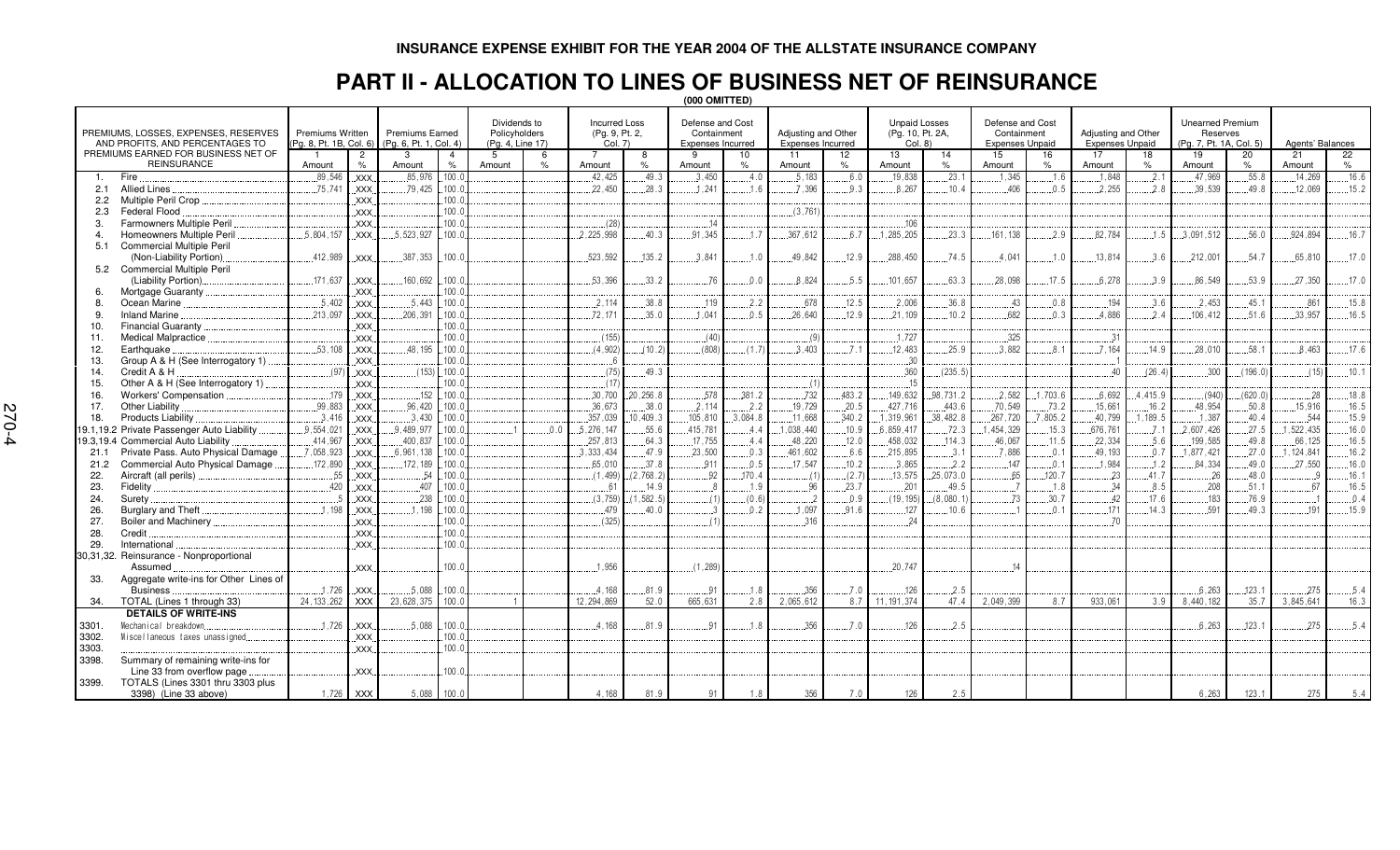# **PART II - ALLOCATION TO LINES OF BUSINESS NET OF REINSURANCE (continued) (000 OMITTED)**

|                                             |                                                          |                       |                        | (UUU UMII I EU)        |                                               |                            |                         |                      |                   |                  |               |                        |                        |                       |                          |                         |           |                        |          |                             |             |
|---------------------------------------------|----------------------------------------------------------|-----------------------|------------------------|------------------------|-----------------------------------------------|----------------------------|-------------------------|----------------------|-------------------|------------------|---------------|------------------------|------------------------|-----------------------|--------------------------|-------------------------|-----------|------------------------|----------|-----------------------------|-------------|
| Commission and<br><b>Brokerage Expenses</b> |                                                          |                       | Taxes, Licenses & Fees |                        | Other Acquisitions, Field<br>Supervision, and |                            | <b>General Expenses</b> |                      | Other Income Less |                  |               |                        | <b>Investment Gain</b> |                       | Profit or Loss Excluding |                         |           |                        |          |                             |             |
|                                             |                                                          | Incurred              |                        | Incurred               |                                               | <b>Collection Expenses</b> |                         | Incurred             |                   | Other Expenses   |               | Pre-Tax Profit or Loss |                        | On Funds Attributable |                          | Investment Gain         |           | <b>Investment Gain</b> |          |                             |             |
|                                             | PREMIUMS, LOSSES, EXPENSES, RESERVES                     | (IEE Pt. 1. Line 2.8. |                        | (IEE Pt. 1. Line 20.5. |                                               | Incurred (IEE Pt. 1. Line  |                         | (IEE Pt. 1, Line 25, |                   | (Pg. 4, Line 15) |               | Excluding All          |                        | to Insurance          |                          | Attributable to Capital |           | Attributable to        |          |                             |             |
|                                             | AND PROFITS, AND PERCENTAGES TO                          | Col. 2)               |                        | Col. 4                 |                                               | 25 minus 2.8, Col. 2)      |                         | Col. 3)              |                   | minus Line 5)    |               | Investment Gain        |                        | Transactions          |                          | and Surplus             |           | Capital and Surplus    |          | <b>Total Profit or Loss</b> |             |
|                                             | PREMIUMS EARNED FOR BUSINESS                             | 23                    | 24                     | 25                     | 26                                            | 27                         | 28                      | 29                   | 30                | 31               | 32            | 33                     | 34                     | 35                    | 36                       | 37                      | 38        | 39                     | 40       | 41                          | 42          |
|                                             | NET OF REINSURANCE                                       | Amount                | $\%$                   | Amount                 | $\%$                                          | Amount                     | $\%$                    | Amount               | $\%$              | Amount           | $\frac{9}{6}$ | Amount                 | $\%$                   | Amount                | $\%$                     | Amount                  | $\%$      | Amount                 | $\%$     | Amount                      | $\%$        |
|                                             | Fire                                                     | 9.775                 | 11.4                   | 5.317                  | 6.2                                           | .3.080                     | 3.6                     | .4.134               | 4.8               | .901             | 1.0           | .13.515                | .15.7                  | .3.209                | 3.7                      | .16.723                 | .19.5     | .4.789                 | .5.6     | .21.512                     | .25.0       |
| 2.1                                         | Allied Lines                                             | 8.651                 | .10.9                  | 5.192                  | 6.5                                           | .3.677                     | 4.6                     | .3.501               | 4.4               | .902             | .1.1          | 28,219                 | 35.5                   | .2.219                | 2.8                      | .30.437                 | 38.3      | .4.229                 | .5.3     | 34.666                      | .43.6       |
| $2.2^{\circ}$                               | Multiple Peril Crop                                      |                       |                        |                        |                                               |                            |                         |                      |                   |                  |               |                        |                        |                       |                          |                         |           |                        |          |                             |             |
| 2.3                                         | Federal Flood                                            | .642                  |                        | 469                    |                                               | (6.047)                    |                         | (5,844)              |                   | .81              |               | .14.621                |                        | .40                   |                          | .14.660                 |           | .13                    |          | .14.673                     |             |
| -3.                                         | Farmowners Multiple Peril.                               |                       |                        |                        |                                               |                            |                         |                      |                   |                  |               | .14                    |                        |                       |                          | 23                      |           |                        |          | .26                         |             |
|                                             | Homeowners Multiple Peril                                | .763.660              | .13.8                  | 141.621                | 2.6                                           | .287,513                   | .5.2                    | 222,213              | .4.0              | .55.419          | .1.0          | 1,479,384              | .26.8                  | 221.476               | 4.0                      | 1,700,861               | .30.8     | .311,520               | .5.6     | .2.012.380                  | .36.4       |
| 5.1                                         | Commercial Multiple Peril (Non-Liability                 |                       |                        |                        |                                               |                            |                         |                      |                   |                  |               |                        |                        |                       |                          |                         |           |                        |          |                             |             |
|                                             | Portion)                                                 | .62, 261              | .16.1                  | .12,308                | 3.2                                           | .22.866                    | .5.9                    | .25,229              | 6.5               | .4,009           | .1.0          | (308.578)              | (79.7)                 | .19,853               | .5.1                     | (288, 724)              | (74.5)    | .24,028                | .6.2     | (264, 696)                  | (68.3)      |
|                                             | Commercial Multiple Peril (Liability Portion)            | .12.717               | .7.9                   | .2.534                 | 1.6                                           | .4.801                     | .3.0                    | .10, 253             | 6.4               | .578             | .0.4          | .68.667                | 42.7                   | .13.265               | 8.3                      | .81,932                 | .51.0     | .10,770                | .6.7     | .92,702                     | .57.7       |
| 6                                           |                                                          |                       |                        |                        |                                               |                            |                         |                      |                   |                  |               |                        |                        |                       |                          |                         |           |                        |          |                             |             |
| 8                                           |                                                          | .721                  | .13.3                  | .119                   | 2.2                                           | 285                        | .5.2                    | .486                 | 8.9               | .118             | 2.2           | .1.039                 | 19.1                   | 238                   | 4.4                      | .1.277                  | .23.5     | .312                   | .5.7     | 1.588                       | .29.2       |
| 9.                                          | <b>Inland Marine</b>                                     | 40.957                | 19.8                   | 5.144                  | 2.5                                           | 9.274                      | 4.5                     | .11.600              | 5.6               | 2.148            | 1.0           | 41.712                 | 20.2                   | 4.791                 | 2.3                      | .46.503                 | 22.5      | .10.870                | 5.3      | .57.373                     | .27.8       |
| 10.                                         |                                                          |                       |                        |                        |                                               |                            |                         |                      |                   |                  |               |                        |                        | $\overline{0}$        |                          | - 0                     |           | $\overline{0}$ .       |          | $\overline{0}$              |             |
| 11.                                         | Medical Malpractice                                      |                       |                        |                        |                                               |                            |                         |                      |                   |                  |               | .205                   |                        | .198                  |                          | .403                    |           | .71                    |          | 474                         |             |
| 12.                                         | Earthquake                                               | 10.531                | 21.8                   | 1.274                  | 2.6                                           | 2.699                      | 5.6                     | 2.337                | 4.8               | 419              | 0.9           | .34.080                | 70.7                   | 3.026                 | 6.3                      | .37.106                 | 77.0      | .3.283                 | 6.8      | 40.390                      | .83.8       |
| 13.                                         | Group A & H (See Interrogatory 1)                        |                       |                        |                        |                                               |                            |                         |                      |                   |                  |               | $\ldots(6)$            |                        |                       |                          | (3)                     |           |                        |          | $\sqrt{3}$                  |             |
| 14.                                         | Credit A & H                                             | (154)                 | .100.7                 | .729                   | (477.1)                                       |                            |                         | 85                   | (55.6)            |                  |               | (738)                  | .482.8                 | .194                  | (126.7)                  | (544)                   | .356.1    | (105)                  | .68.5    | (649)                       | 424.6       |
| 15.                                         | Other A & H (See Interrogatory 1).                       |                       |                        |                        |                                               |                            |                         |                      |                   |                  |               | .18                    |                        |                       |                          | 20                      |           |                        |          | .20                         |             |
| 16.                                         |                                                          | .18                   | .12.1                  | .64                    | 41.9                                          |                            |                         |                      | .0.8              | (16)             | (10.8)        | (31, 958)              | (21,086.8)             | .10.694               | 7.056.2                  | (21.264)                | 14,030.6  | .3.789                 | .2.500.1 | (17.475)                    | (11, 530.4) |
| 17.                                         | Other Liability                                          | .16, 245              | .16.8                  | 3.370                  | .3.5                                          | .7.119                     | 7.4                     | 6.249                | .6.5              | (316)            | (0.3)         | .4.606                 | 4.8                    | .40.560               | .42.1                    | .45.167                 | .46.8     | .18.822                | .19.5    | .63.989                     | .66.4       |
| 18.                                         | Products Liability                                       | .391                  | 11.4                   | .74                    | .2.2                                          | .122                       | 3.5                     | 180                  | .5.3              | .12              | .0.4          | (471.841)              | (13, 756.3)            | .104,250              | 3,039.4                  | (367, 591)              | 10, 716.9 | .37.461                | 1,092.2  | (330, 130)                  | (9,624.8)   |
| 19.1.19.2                                   |                                                          | .1.182.262            | .12.5                  | 259.448                | 2.7                                           | 466.705                    | 4.9                     | 544,347              | .5.7              | 122,521          | .1.3          | 429.366                | .4.5                   | .697.035              | .7.3                     | .1.126.401              | .11.9     | .593,495               | .6.3     | 1.719.897                   | .18.1       |
| 19.3.19.4                                   | Commercial Auto Liability                                | .47,392               | .11.8                  | 13,060                 | .3.3                                          | .14,683                    | .3.7                    | .31,198              | .7.8              | .1,945           | 0.5           | (27, 340)              | (6.8)                  | .42,556               | .10.6                    | .15.217                 | .3.8      | .31,463                | .7.8     | .46,679                     | .11.6       |
| 21.1                                        | Private Pass. Auto Physical Damage.                      | .877,404              | .12.6                  | 180,766                | 2.6                                           | 342,558                    | .4.9                    | 409,737              | 5.9               | .95.951          | .1.4          | , 428, 088             | .20.5                  | .43,315               | 0.6                      | 1.471.403               | .21.1     | .266,205               | 3.8      | 1.737.607                   | .25.0       |
| 21.2                                        | Commercial Auto Physical Damage                          | 19,940                | .11.6                  | 4.101                  | 2.4                                           | 6.720                      | 3.9                     | 15,275               | 8.9               | 966              | 0.6           | 43.651                 | 25.4                   | 3.228                 | .1.9                     | .46,879                 | 27.2      | .8.186                 | .4.8     | 55,066                      | 32.0        |
| 22.                                         |                                                          |                       | .12.7                  |                        | 2.3                                           |                            | .5.9                    |                      | 7.0               |                  | 2.1           | 1.448                  | .2.674.8               | .1.099                | 2,029.3                  | .2.547                  | 4.704.1   | .396                   | 730.7    | .2.943                      | .5.434.9    |
| 23.                                         | <b>Fidelity</b>                                          | .52                   | .12.8                  | 10                     | .2.6                                          | 17                         | 4.1                     | .24                  | 6.0               |                  |               | .138                   | 34.0                   | .21                   | .5.1                     | .159                    | .39.1     | .24                    | .5.9     | .183                        | 45.0        |
| 24.                                         | Surety                                                   |                       | 0.3                    |                        |                                               |                            |                         |                      |                   |                  |               | .3.996                 | .1.682.0               | (1, 214)              | (510.8)                  | .2.782                  | 1.171.1   | (425)                  | (178.9)  | .2.357                      | .992.3      |
| 26.                                         | Burglary and Theft.                                      | .122                  | .10.2                  | 219                    | 18.3                                          | 227                        | .18.9                   | .30                  | 2.5               |                  |               | (978)                  | (81.6)                 | .23                   | 2.0                      | (954                    | (79.7)    | .73                    | 6.1      | (881)                       | (73.6)      |
| 27.                                         |                                                          | (43)                  |                        | 47                     |                                               | 80                         |                         | .124                 |                   |                  |               | (196)                  |                        | 13                    |                          | (184)                   |           |                        |          | (179)                       |             |
| 28.                                         | Credit                                                   | (312)                 |                        | (237)                  |                                               |                            |                         |                      |                   |                  |               | 546                    |                        |                       |                          | 546                     |           |                        |          | 546                         |             |
| 29.                                         | International                                            |                       |                        |                        |                                               |                            |                         |                      |                   |                  |               |                        |                        |                       |                          |                         |           |                        |          |                             |             |
| 30,31,32.                                   | Reinsurance - Nonproportional Assumed                    |                       |                        |                        |                                               |                            |                         |                      |                   |                  |               | (667)                  |                        | 2.137                 |                          | 1.471                   |           | 771                    |          | .2.241                      |             |
| 33.                                         | Aggregate write-ins for Other Lines of                   |                       |                        |                        |                                               |                            |                         |                      |                   |                  |               |                        |                        |                       |                          |                         |           |                        |          |                             |             |
|                                             | <b>Business</b>                                          | .320                  | 6.3                    | .124                   | 2.4                                           |                            |                         | .1.078               | .21.2             | .90              | .1.8          | (960)                  | (18.9)                 | 272                   | .5.3                     | (687                    | (13.5)    | .643                   | .12.6    | (45)                        | (0.9)       |
| 34.                                         | TOTAL (Lines 1 through 33)                               | 3.053.560             | 12.9                   | 635.756                | 2.7                                           | 1.166.380                  | 4.9                     | 1,282,245            | 5.4               | 285.731          | 1.2           | 2,750,052              |                        | 1.212.512             | 5.1                      | 3.962.565               | 16.8      | 1,330,691              | 5.6      | 5, 293, 256                 | 22.4        |
|                                             | <b>DETAILS OF WRITE-INS</b>                              |                       |                        |                        |                                               |                            |                         |                      |                   |                  |               |                        |                        |                       |                          |                         |           |                        |          |                             |             |
| 3301.                                       | Mechanical breakdown.                                    | .320                  | 6.3                    | .34                    | 0.7                                           |                            |                         | .1.078               | .21.2             | .90              | .1.8          | (869)                  | (17.1)                 | 272                   | .5.3                     | (597                    | (11.7)    | .643                   | .12.6    | .46                         | 0.9         |
| 3302.                                       | Miscellaneous taxes unassigned.                          |                       |                        | 90                     |                                               |                            |                         |                      |                   |                  |               | (90)                   |                        |                       |                          | (90)                    |           |                        |          | (90)                        |             |
| 3303.                                       |                                                          |                       |                        |                        |                                               |                            |                         |                      |                   |                  |               |                        |                        |                       |                          |                         |           |                        |          |                             |             |
| 3398.                                       | Summary of remaining write-ins for Line 33 from overflow |                       |                        |                        |                                               |                            |                         |                      |                   |                  |               |                        |                        |                       |                          |                         |           |                        |          |                             |             |
|                                             | page                                                     |                       |                        |                        |                                               |                            |                         |                      |                   |                  |               |                        |                        |                       |                          |                         |           |                        |          |                             |             |
| 3399.                                       | TOTALS (Lines 3301 thru 3303 plus 3398) (Line 33         |                       |                        |                        |                                               |                            |                         |                      |                   |                  |               |                        |                        |                       |                          |                         |           |                        |          |                             |             |
|                                             | above)                                                   | 320                   | 6.3                    | 124                    | 2.4                                           |                            |                         | 1,078                | 21.2              | 90               | 1.8           | (960)                  | (18.9)                 | 272                   | 5.3                      | (687)                   | (13.5)    | 643                    | 12.6     | (45)                        | (0.9)       |

NOTE: THE ALLOCATION OF INVESTMENT INCOME FROM CAPITAL AND SURPLUS BY LINE OF BUSINESS MAY NOT ACCURATELY REFLECT THE PROFITABILITY OF A PARTICULAR LINE FOR USE IN THE RATE MAKING PROCESS.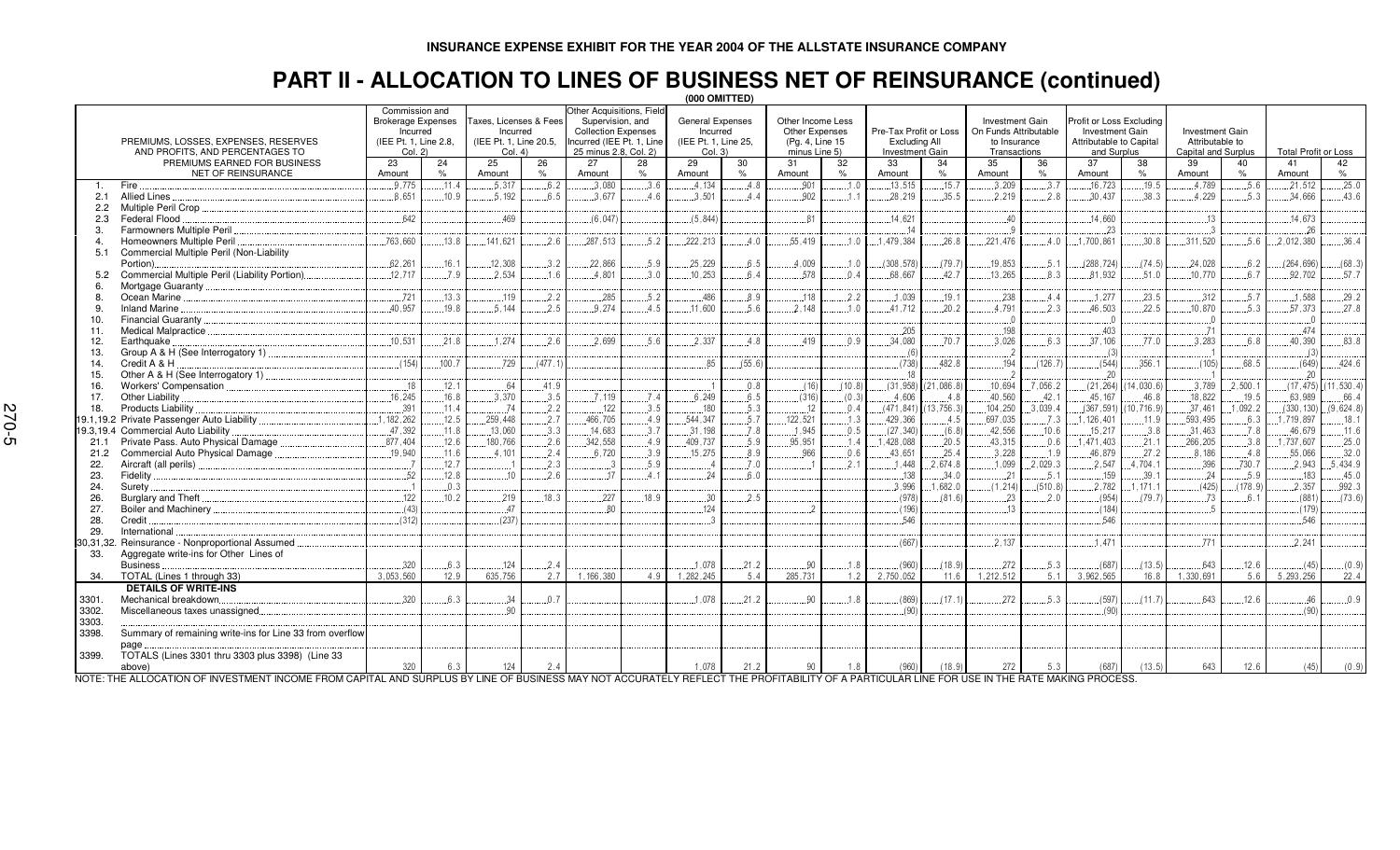#### **INSURANCE EXPENSE EXHIBIT FOR THE YEAR 2004 OF THE ALLSTATE INSURANCE COMPANY**

## **PART III - ALLOCATION TO LINES OF DIRECT BUSINESS WRITTEN**

|                          | (000 OMITTED)<br><b>Unpaid Losses</b><br><b>Incurred Loss</b><br>Defense and<br>Defense and |                         |                |                        |                |               |               |                   |            |                          |          |                          |                 |                   |           |                         |            |                        |                |                         |         |                  |       |
|--------------------------|---------------------------------------------------------------------------------------------|-------------------------|----------------|------------------------|----------------|---------------|---------------|-------------------|------------|--------------------------|----------|--------------------------|-----------------|-------------------|-----------|-------------------------|------------|------------------------|----------------|-------------------------|---------|------------------|-------|
|                          |                                                                                             | <b>Premiums Written</b> |                | <b>Premiums Earned</b> |                |               |               |                   |            |                          |          |                          |                 |                   |           |                         |            |                        |                |                         |         |                  |       |
|                          | PREMIUMS. LOSSES. EXPENSES. RESERVES                                                        | (Pg. 8, Pt. 1B,         |                | (Sch. T, Line 58,      |                | Dividends to  |               | (Sch. T. Line 58. |            | <b>Cost Containment</b>  |          | Adjusting and Other      |                 | (Sch. T. Line 58. |           | <b>Cost Containment</b> |            | Adjusting and Other    |                | <b>Unearned Premium</b> |         |                  |       |
|                          | AND PROFITS, AND PERCENTAGES TO                                                             | Col. 1)                 |                | Col. 3)                |                | Policyholders |               | Col. 6)           |            | <b>Expenses Incurred</b> |          | <b>Expenses Incurred</b> |                 | Col. 7)           |           | <b>Expenses Unpaid</b>  |            | <b>Expenses Unpaid</b> |                | Reserves                |         | Agents' Balances |       |
|                          | PREMIUMS EARNED FOR DIRECT BUSINESS                                                         |                         | $\overline{2}$ | 3                      | $\overline{4}$ | -5            | 6             | 7                 | 8          | 9                        | 10       | -11                      | 12 <sup>°</sup> | 13                | 14        | 15                      | 16         | 17                     | 18             | 19                      | 20      | 21               | 22    |
|                          | <b>WRITTEN</b>                                                                              | Amount                  | $\%$           | Amount                 | $\%$           | Amount        | $\frac{9}{6}$ | Amount            | $\%$       | Amount                   | %        | Amount                   | $\%$            | Amount            | %         | Amount                  | $\%$       | Amount                 | %              | Amount                  | $\%$    | Amount           | $\%$  |
| Fire<br>$\overline{1}$ . |                                                                                             | 46.759                  | <b>XXX</b>     | .51.594                | 100.0          |               |               | 25,902            | .50.2      | 743                      | .1.4     | 4.481                    | 8.7             | .11,974           | .23.2     | .323                    | 0.6        | 1.672                  | 3.2            | .23,741                 | .46.0   | 6,341            | .12.3 |
| 2.1                      | <b>Allied Lines</b>                                                                         | 28,179                  | <b>XXX</b>     | .31,273                | .100.0         |               |               | .12.503           | 40.0       | 299                      | 1.0      | 5.797                    | .18.5           | 5.138             | 16.4      | 157                     | .0.5       | 1.867                  | 6.0            | .14.302                 | 45.7    | 3,821            | .12.2 |
| $2.2^{\circ}$            | Multiple Peril Crop                                                                         |                         | <b>XXX</b>     |                        | 100.0          |               |               |                   |            |                          |          |                          |                 |                   |           |                         |            |                        |                |                         |         |                  |       |
| 2.3                      | Federal Flood                                                                               | .184.760                | <b>XXX</b>     | .176,622               | .100.c         |               |               | .165.159          | 93.5       | .5.533                   | 3.1      | (3, 761)                 | (2.1)           | 27.141            | .15.4     |                         |            |                        |                | .93,390                 | 52.9    | .25,055          | .14.2 |
| 3.                       | Farmowners Multiple Peril                                                                   |                         | <b>XXX</b>     |                        | 100.0          |               |               |                   |            |                          |          |                          |                 |                   |           |                         |            |                        |                |                         |         |                  |       |
| $\overline{4}$           | Homeowners Multiple Peril                                                                   | .3.460.349              | <b>XXX</b>     | .3,429,354             | 100.0          |               |               | .1.349.346        | 39.3       | 46.504                   | 1.4      | .241,399                 | .7.0            | .854.840          | 24.9      | .104.851                | 3.1        | .57.488                | 1 <sub>7</sub> | .1.802.102              | 52.5    | 469.251          | .13.7 |
| 5.1                      | <b>Commercial Multiple Peril</b>                                                            |                         |                |                        |                |               |               |                   |            |                          |          |                          |                 |                   |           |                         |            |                        |                |                         |         |                  |       |
|                          | (Non-LiabilityPortion)                                                                      | .405,017                | <b>XXX</b>     | .373,056               | .100.c         |               |               | .605.579          | .162.3     | .8.309                   | 2.2      | .47,954                  | 12.9            | .356.406          | .95.5     | 7.449                   | .2.0       | .13,663                | 3.7            | .207,384                | .55.6   | .54.924          | 14.7  |
|                          | 5.2 Commercial Multiple Peril                                                               |                         |                |                        |                |               |               |                   |            |                          |          |                          |                 |                   |           |                         |            |                        |                |                         |         |                  |       |
|                          | (Liability Portion).                                                                        | 171.594                 | <b>XXX</b>     | .160,648               | .100.0         |               |               | .47,841           | .29.8      | (247)                    | (0.2)    | .8.445                   | .5.3            | 92.446            | .57.5     | .27,332                 | .17.0      | .6.183                 | .3.8           | .86.536                 | .53.9   | .23,269          | .14.5 |
|                          | Mortgage Guaranty                                                                           |                         | <b>XXX</b>     |                        | 100.0          |               |               |                   |            |                          |          |                          |                 |                   |           |                         |            |                        |                |                         |         |                  |       |
| 8.                       | Ocean Marine                                                                                | .5.031                  | <b>XXX</b>     | .5.092                 | .100.0         |               |               | .1.858            | .36.5      | .90                      | .1.8     | .659                     | .12.9           | .732              | 14.4      | .23                     | .0.4       | .165                   | .3.2           | .2,272                  | 44.6    | 682              | .13.4 |
| 9.                       | <b>Inland Marine</b>                                                                        | .142.164                | <b>XXX</b>     | .143,259               | 100.0          |               |               | .55.155           | .38.5      | 806                      | .0.6     | .21.453                  | .15.0           | .15,508           | .10.8     | 398                     | .0.3       | .4.260                 | 3.0            | .68,755                 | .48.0   | 19.279           | .13.5 |
| 10.                      | <b>Financial Guaranty</b>                                                                   |                         | <b>XXX</b>     |                        | 100.0          |               |               |                   |            |                          |          |                          |                 |                   |           |                         |            |                        |                |                         |         |                  |       |
| 11.                      | <b>Medical Malpractice</b>                                                                  |                         | <b>XXX</b>     |                        | 100.0          |               |               | (25)              |            | .13                      |          |                          |                 | ,300              |           | .32                     |            |                        |                |                         |         |                  |       |
| 12.                      | Earthquake                                                                                  | .36.137                 | <b>XXX</b>     | .34,038                | .100.0         |               |               | (4,308)           | (12.7)     | (1.003)                  | (2.9)    | .3.350                   | 9.8             | .12.287           | 36.1      | 3.804                   | 11.2       | .7.159                 | .21.0          | 18.933                  | 55.6    | 4.900            | .14.4 |
| 13.                      | Group A & H (See Interrogatory 1)                                                           |                         | <b>XXX</b>     |                        | 100.0          |               |               |                   |            |                          |          |                          |                 |                   |           |                         |            |                        |                |                         |         |                  |       |
| 14.                      | Credit A & H                                                                                | 167                     | <b>XXX</b>     | .111                   | 100.1          |               |               | .1.137            | .1.024.5   |                          |          |                          |                 | .1.113            | .1.002.8  |                         |            | 40                     | 36.0           | 300                     | 270.0   | .23              | 20.4  |
| 15.                      | Other A & H (See Interrogatory 1).                                                          |                         | <b>XXX</b>     |                        | 100.0          |               |               |                   |            |                          |          |                          |                 |                   |           |                         |            |                        |                |                         |         |                  |       |
| 16.                      | Workers' Compensation                                                                       | .137                    | <b>XXX</b>     | .122                   | .100.c         |               |               | .27,786           | .22,736.7  | .406                     | .332.3   | .966                     | .790.6          | .77,809           | 63,669.9  | .1.457                  | .1, 192.1  | .5,957                 | 4,874.6        | (341)                   | (278.7) | .19              | .15.2 |
| 17.                      | <b>Other Liability</b>                                                                      | .80,689                 | <b>XXX</b>     | .79,764                | 100.0          |               |               | 45.739            | .57.3      | .8,020                   | .10.1    | .20,006                  | .25.1           | .286,537          | .359.2    | .60,928                 | .76.4      | .11,621                | .14.6          | .39,229                 | .49.2   | 10,942           | .13.7 |
| 18.                      | Products Liability                                                                          | .2.787                  | .XXX.          | .2,801                 | 100.0          |               |               | .567, 154         | .20, 249.6 | .225,455                 | .8.049.6 | .12,211                  | .436.0          | 1,270,275         | 45, 353.6 | .414,536                | .14, 800.5 | .25,266                | .902.1         | .1,387                  | .49.5   | .378             | .13.5 |
|                          | 19.1,19.2 Private Passenger Auto Liability                                                  | .5,307,111              | <b>XXX</b>     | .5.365.832             | 100.0          |               |               | .3,393,506        | .63.2      | .131,353                 | .2.4     | .606.861                 | .11.3           | .5.229.889        | .97.5     | .985,078                | .18.4      | 508.944                | .9.5           | , 351, 643              | .25.2   | .719,687         | .13.4 |
| 19.3,19.4                | Commercial Auto Liability                                                                   | 205,409                 | XXX.           | .204,829               | .100.c         |               |               | .133,078          | .65.0      | .10,615                  | .5.2     | .26,581                  | .13.0           | .227,825          | .111.2    | .22,979                 | .11.2      | .13.477                | .6.6           | .97.427                 | .47.6   | .27,855          | .13.6 |
| 21.1                     | Private Pass. Auto Physical Damage                                                          | .3.754.612              | XXX.           | .3.767.377             | 100.0          |               |               | .1.738.872        | .46.2      | .10.983                  | .0.3     | .266,295                 | .7.1            | .92,326           | .2.5      | .2.573                  | .0.1       | .35,436                | .0.9           | .918,295                | 24.4    | .509,156         | .13.5 |
| 21.2                     | Commercial Auto Physical Damage                                                             | .84,241                 | <b>XXX</b>     | .86,829                | .100.0         |               |               | .32,262           | .37.2      | .558                     | .0.6     | .9.358                   | .10.8           | .1.834            | .2.1      | 72                      | .0.1       | .1.225                 | .1.4           | .40,463                 | .46.6   | .11.424          | .13.2 |
| 22.                      | Aircraft (all perils)                                                                       | 54                      | <b>XXX</b>     | .54                    | 100.0          |               |               | .59               | .109.2     | (41)                     | (76.0)   |                          |                 | .100              | .187.4    |                         |            |                        |                | .26                     | 48.4    |                  | .13.7 |
| 23.                      | Fidelity.                                                                                   | .420                    | <b>XXX</b>     | .407                   | .100.0         |               |               | .118              | .29.1      |                          | .1.0     | .96                      | 23.7            | .118              | 29.0      | $5\overline{5}$         | .1.2       | .33                    | 8.1            | .208                    | .51.1   | .57              | .14.0 |
| 24.                      | Surety                                                                                      |                         | <b>XXX</b>     | .238                   | 100.0          |               |               | .43               | .18.1      | (54)                     | (22.8)   |                          | 2.6             | 297               | .124.9    | 28                      | 11.6       | .34                    | .14.2          | .183                    | .77.0   |                  | .0.3  |
| 26.                      | Burglary and Theft                                                                          | .1.129                  | .XXX.          | .1,130                 | .100.c         |               |               | 472               | .41.8      |                          | 0.2      | .1.097                   | 97.1            | .124              | .11.0     |                         | 0.0        | 171                    | .15.1          | 557                     | .49.3   | .153             | .13.6 |
| 27.                      | Boiler and Machinery                                                                        | 1.842                   | <b>XXX</b>     | 1,739                  | .100.0         |               |               | (116)             | (6.7)      |                          |          | .316                     | .18.2           | .18               | .1.0      |                         |            | .70                    | 4.0            | 892                     | 51.3    | 250              | 14.4  |
| 28.                      | Credit                                                                                      |                         | <b>XXX</b>     |                        | 100.0          |               |               |                   |            |                          |          |                          |                 |                   |           |                         |            |                        |                |                         |         |                  |       |
| 29.                      | International                                                                               |                         | <b>XXX</b>     |                        | 100.0          |               |               |                   |            |                          |          |                          |                 |                   |           |                         |            |                        |                |                         |         |                  |       |
| 33.                      | Aggregate write-ins for Other Lines of                                                      |                         |                |                        |                |               |               |                   |            |                          |          |                          |                 |                   |           |                         |            |                        |                |                         |         |                  |       |
|                          | <b>Business</b>                                                                             | 1.614                   | <b>XXX</b>     | .4.568                 | 100.0          |               |               | 3.899             | .85.4      | 85                       | .1.9     | .335                     | .7.3            | .116              | .2.5      |                         |            |                        |                | .5.784                  | .126.6  | 219              | .4.8  |
| 34.                      | TOTAL (Lines 1 through 33)                                                                  | 13.920.208              | <b>XXX</b>     | 13.920.735             | 100.0          |               |               | 8.203.020         | 58.9       | 448.433                  | 3.2      | 1.273.908                | 9.2             | 8.565.154         | 61.5      | 1,632,024               | 11.7       | 694.736                | 5.0            | 4.773.467               | 34.3    | 1.887.692        | 13.6  |
|                          | <b>DETAILS OF WRITE-INS</b>                                                                 |                         |                |                        |                |               |               |                   |            |                          |          |                          |                 |                   |           |                         |            |                        |                |                         |         |                  |       |
| 3301.                    | Mechanical breakdown.                                                                       | .1.614                  | <b>XXX</b>     | .4.568                 | .100.0         |               |               | 3.899             | 85.4       | 85                       | 1.9      | .335                     | 7.3             | 116               | .2.5      |                         |            |                        |                | 5.784                   | 126.6   | 219              | 4.8   |
| 3302.                    | Miscellaneous taxes unassigned.                                                             |                         | <b>XXX</b>     |                        | 100.0          |               |               |                   |            |                          |          |                          |                 |                   |           |                         |            |                        |                |                         |         |                  |       |
| 3303.                    |                                                                                             |                         | <b>XXX</b>     |                        | 100.0          |               |               |                   |            |                          |          |                          |                 |                   |           |                         |            |                        |                |                         |         |                  |       |
| 3398.                    | Summary of remaining write-ins for                                                          |                         |                |                        |                |               |               |                   |            |                          |          |                          |                 |                   |           |                         |            |                        |                |                         |         |                  |       |
|                          | Line 33 from overflow page                                                                  |                         | <b>XXX</b>     |                        | 100.0          |               |               |                   |            |                          |          |                          |                 |                   |           |                         |            |                        |                |                         |         |                  |       |
| 3399.                    | TOTALS (Lines 3301 thru 3303 plus                                                           |                         |                |                        |                |               |               |                   |            |                          |          |                          |                 |                   |           |                         |            |                        |                |                         |         |                  |       |
|                          | 3398) (Line 33 above)                                                                       |                         | 1.614 XXX      | 4.568                  | 100.0          |               |               | 3.899             | 85.4       | 85                       | 1.9      | 335                      | 7.3             | 116               | 2.5       |                         |            |                        |                | 5,784                   | 126.6   | 219              | 4.8   |
|                          |                                                                                             |                         |                |                        |                |               |               |                   |            |                          |          |                          |                 |                   |           |                         |            |                        |                |                         |         |                  |       |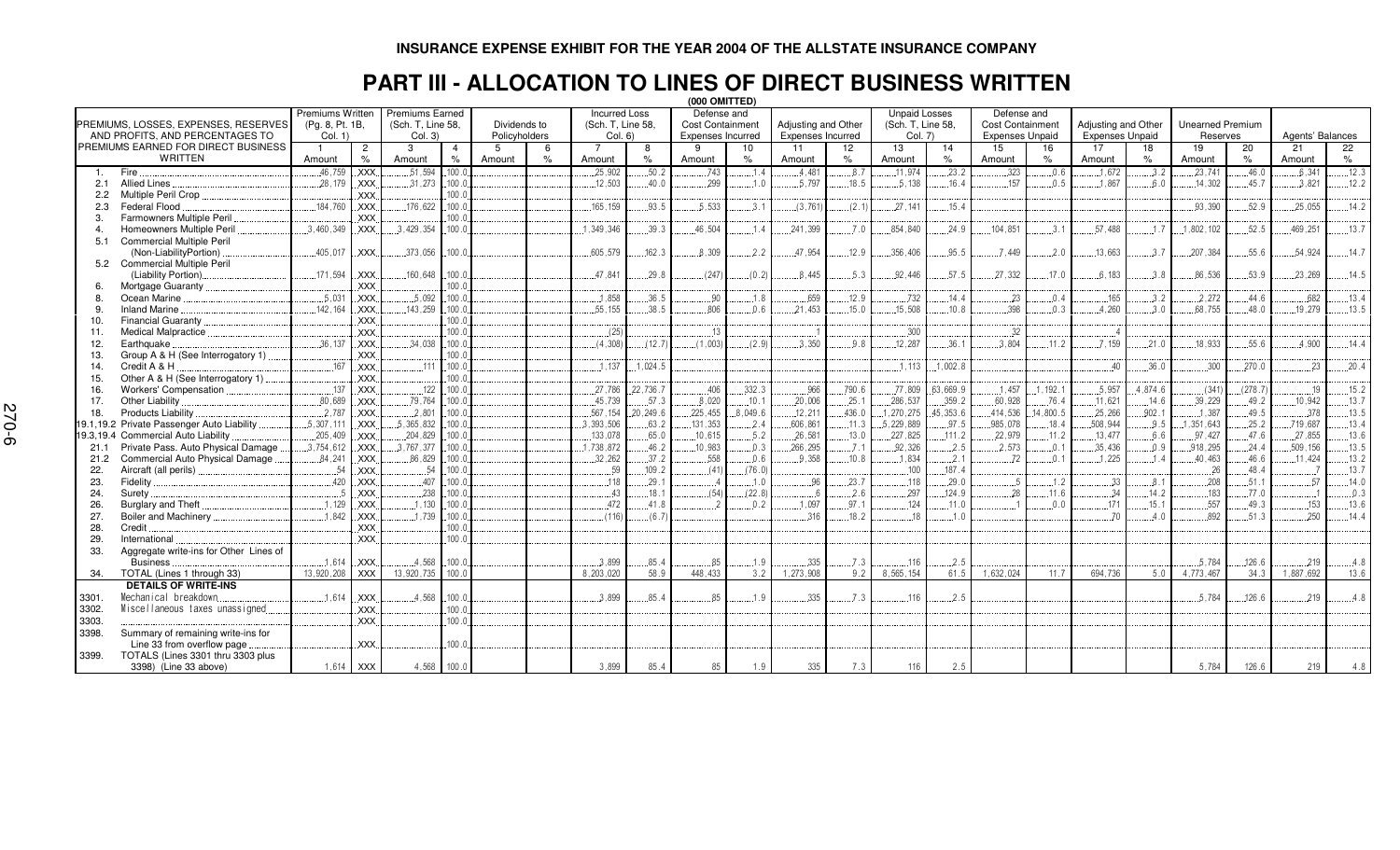## **PART III - ALLOCATION TO LINES OF DIRECT BUSINESS WRITTEN (continued)**

**(000 OMITTED)**

|                                                                        |                          |         |                   |       | Other Acquisitions, Field   |       |                           |       |                            |                |                                  |               |  |
|------------------------------------------------------------------------|--------------------------|---------|-------------------|-------|-----------------------------|-------|---------------------------|-------|----------------------------|----------------|----------------------------------|---------------|--|
|                                                                        | Commission and Brokerage |         | Taxes, Licenses & |       | Supervision, and Collection |       |                           |       |                            |                | Pre-Tax Profit or Loss Excluding |               |  |
| PREMIUMS, LOSSES, EXPENSES, RESERVES                                   | <b>Expenses Incurred</b> |         | Fees Incurred     |       | <b>Expenses Incurred</b>    |       | General Expenses Incurred |       | Other Income Less Expenses |                | All Investment Gain              |               |  |
| AND PROFITS, AND PERCENTAGES TO                                        | 23                       | 24      | 25                | 26    | 27                          | 28    | 29                        | 30    | 31                         | 32             | 33                               | 34            |  |
| PREMIUMS EARNED FOR DIRECT BUSINESS WRITTEN                            | Amount                   | $\%$    | Amount            | $\%$  | Amount                      | $\%$  | Amount                    | $\%$  | Amount                     | $\%$           | Amount                           | $\%$          |  |
| Fire<br>$\mathbf{1}$ .                                                 | .5.893                   | .11.4   | .1.096            | .2.1  | .2,567                      | 5.0   | .3,346                    | 6.5   | 596                        | 1.2            | .8.164                           | 15.8          |  |
| 2.1                                                                    | 3.608                    | .11.5   | .660              | .2.1  | .1.544                      | .4.9  | 2,034                     | 6.5   | 317                        | 1.0            | .5.146                           | .16.5         |  |
| 2.2                                                                    |                          |         |                   |       |                             |       |                           |       |                            |                |                                  |               |  |
| Federal Flood<br>2.3                                                   | 693                      | 0.4     | .469              | 0.3   | (6.048)                     | (3.4) | (5, 844)                  | (3.3) | .65                        | 0.0            | .20.485                          | .11.6         |  |
| Farmowners Multiple Peril<br>3.                                        |                          |         |                   |       |                             |       |                           |       |                            |                |                                  |               |  |
| Homeowners Multiple Peril<br>$\overline{4}$                            | 415.106                  | .12.1   | .87,357           | 2.5   | 183,933                     | .5.4  | .120,472                  | 3.5   | 33.094                     | .1.0           | 1,018,332                        | .29.7         |  |
| Commercial Multiple Peril (Non-Liability Portion)<br>5.1               | 60,079                   | .16.1   | .12,011           | 3.2   | .22,681                     | 6.1   | .23,337                   | 6.3   | .3.208                     | 0.9            | (403, 686)                       | (108.2)       |  |
| Commercial Multiple Peril (Liability Portion)<br>5.2                   | .12,711                  | .7.9    | .2,534            | .1.6  | .4,800                      | 3.0   | .10, 250                  | 6.4   | 472                        | .0.3           | 74,787                           | .46.6         |  |
| 6.                                                                     |                          |         |                   |       |                             |       |                           |       |                            |                |                                  |               |  |
| 8.                                                                     | .632                     | .12.4   | .110              | 2.2   | 283                         | .5.6  | 467                       | .9.2  | .95                        | 1.9            | .1.087                           | .21.3         |  |
| Inland Marine<br>9.                                                    | .17.535                  | .12.2   | 3.555             | 2.5   | .7,518                      | .5.2  | 7.405                     | .5.2  | 1.505                      | 11             | .31.338                          | .21.9         |  |
| 10.                                                                    |                          |         |                   |       |                             |       |                           |       |                            |                |                                  |               |  |
| 11.                                                                    |                          |         |                   |       |                             |       |                           |       |                            |                | .11                              |               |  |
| Earthquake<br>12.                                                      | .4.453                   | .13.1   | 877               | 2.6   | 2.030                       | 6.0   | 1.515                     | .4.5  | 274                        | 0.8            | 27.397                           | .80.5         |  |
| 13.                                                                    |                          |         |                   |       |                             |       |                           |       |                            |                |                                  |               |  |
| Credit A & H<br>14.                                                    | (154)                    | (138.7) | .729              | .657. |                             |       | .85                       | .76.6 |                            |                | (1,687)                          | (1, 519.5)    |  |
| 15.                                                                    |                          |         |                   |       |                             |       |                           |       |                            |                |                                  |               |  |
| 16.                                                                    | .18                      | .15.0   |                   | 3.2   |                             |       |                           | .0.9  | (10)                       | (8.0)          | (29,069)                         | (23, 786.7)   |  |
| Other Liability<br>17.                                                 | .10.046                  | .12.6   | 2.802             | 3.5   | .6,876                      | .8.6  | .4,992                    | .6.3  | (70)                       | (0.1)          | (18.787)                         | (23.6)        |  |
| Products Liability.<br>18.                                             | 391                      | .13.9   | -74               | 2.7   | .122                        | .4.3  | 180                       | .6.4  | $10^{\circ}$               | 0.4            | (802, 778)                       | (28, 662.2)   |  |
|                                                                        | .639,412                 | .11.9   | .150,941          | 2.8   | .296,377                    | 5.5   | .303,021                  | 5.6   | .54,686                    | 1.0            | (100, 954)                       | (1.9)         |  |
| 19.3,19.4 Commercial Auto Liability.                                   | .23,787                  | .11.6   | 5.379             | 2.6   | 7.471                       | 3.6   | .13,683                   | .6.7  | 648                        | 0.3            | (15, 117)                        | (7.4)         |  |
| Private Pass. Auto Physical Damage<br>21.1                             | 453,021                  | .12.0   | .104.444          | 2.8   | .214,196                    | .5.7  | .229,882                  | .6.1  | .44.189                    | .1.2           | .793.873                         | .21.1         |  |
| Commercial Auto Physical Damage<br>21.2                                | .9.681                   | .11.1   | .2.160            | .2.5  | .3,478                      | .4.0  | .6.690                    | .7.7  | 345                        | 0.4            | .22,986                          | .26.5         |  |
| 22.                                                                    |                          | .12.8   |                   | 2.3   | $\cdot$ 3                   | .6.0  |                           | .7.1  |                            | 17             | 22                               | .40.5         |  |
| 23.                                                                    | .52                      | .12.8   | .10               | 2.6   | .17                         | 4.1   | .24                       | .6.0  |                            |                | .84                              | .20.7         |  |
| 24.<br>Surety.                                                         |                          | 0.3     |                   |       |                             |       |                           |       |                            |                | 242                              | .101.7        |  |
| 26.                                                                    | 122                      | .10.8   | 97                | 8.6   | .227                        | .20.1 | .30                       | .2.6  |                            |                | (916)                            | (81.1)        |  |
| 27.                                                                    | 237                      | .13.7   | 47                | 2.7   | .80                         | 4.6   | .124                      | 7.2   | $\mathcal{P}$              | 0 <sub>1</sub> | .1.052                           | .60.5         |  |
| 28.<br>Credit.                                                         |                          |         |                   |       |                             |       |                           |       |                            |                |                                  |               |  |
| International<br>29.                                                   |                          |         |                   |       |                             |       |                           |       |                            |                |                                  |               |  |
| Aggregate write-ins for Other Lines of Business<br>33.                 | 299                      | 6.5     | 32                | 0.7   |                             |       | .984                      | 21.5  | .69                        | 1.5            | .(998)                           | (21.8)        |  |
| TOTAL (Lines 1 through 33)<br>34.                                      | 1.657.630                | 11.9    | 375.390           | 2.7   | 748, 154                    | 5.4   | 722.684                   | 5.2   | 139.496                    | 1.0            | 631,013                          | 4.5           |  |
| <b>DETAILS OF WRITE-INS</b>                                            |                          |         |                   |       |                             |       |                           |       |                            |                |                                  |               |  |
| Mechanical breakdown<br>3301.                                          | 299                      | 6.5     | .32               | 0.7   |                             |       | 984                       | 21.5  | .69                        | .1.5           | (998)                            | $\dots(21.8)$ |  |
| Miscellaneous taxes unassigned<br>3302.<br>3303.                       |                          |         |                   |       |                             |       |                           |       |                            |                |                                  |               |  |
| Summary of remaining write-ins for Line 33 from overflow page<br>3398. |                          |         |                   |       |                             |       |                           |       |                            |                |                                  |               |  |
| 3399.<br>TOTALS (Lines 3301 thru 3303 plus 3398) (Line 33 above)       | 299                      | 6.5     | 32                | 0.7   |                             |       | 984                       | 21.5  | 69                         | 1.5            | (998)                            | (21.8)        |  |